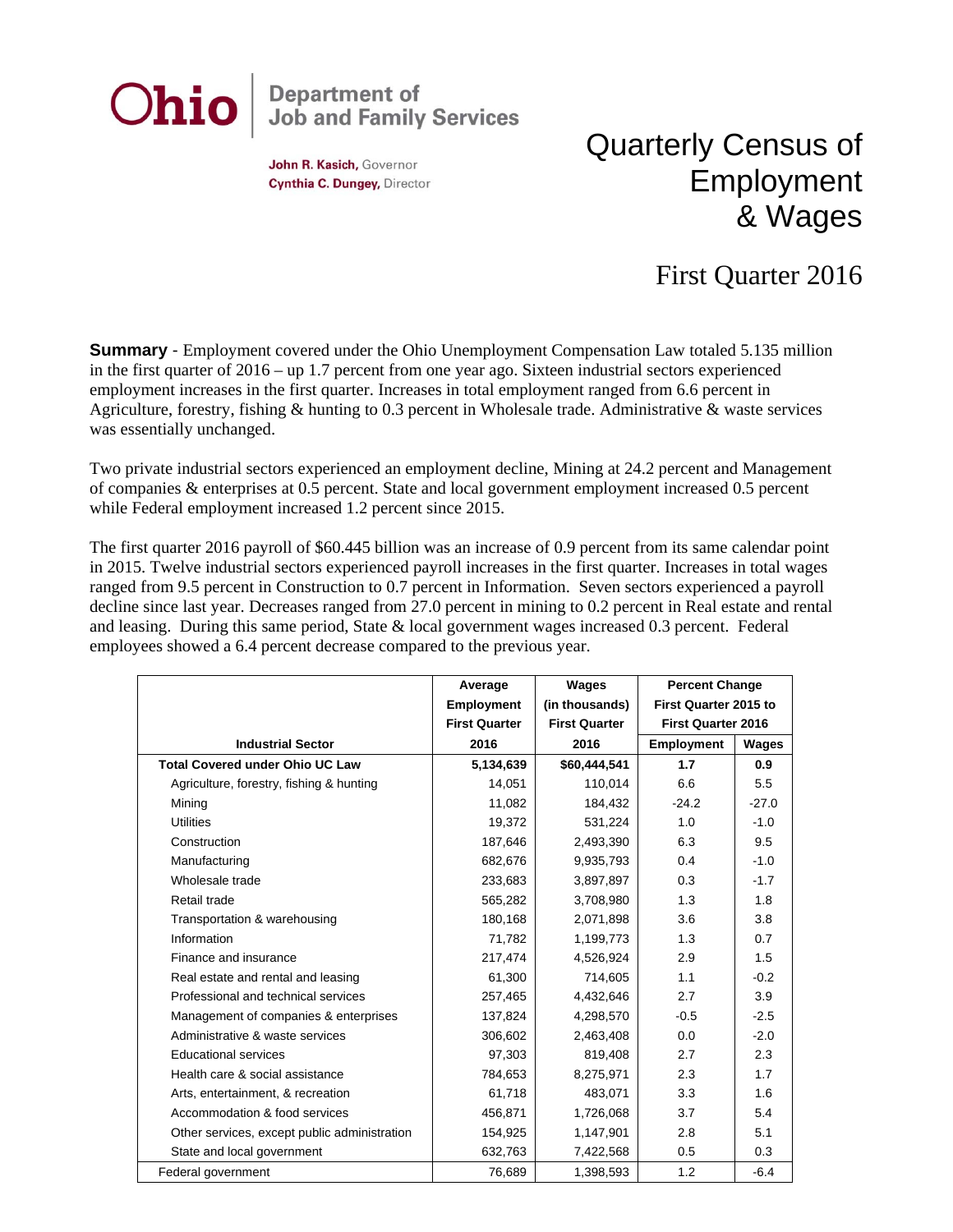Nine of Ohio's largest counties experienced employment increases from their first quarter 2015 levels. Increases ranged from 4.3 percent in Butler County to 0.4 in Stark County. Mahoning County experienced the only employment decline, down 0.2 percent from one year ago.

Five of Ohio's ten largest counties experienced payroll increases since 2015. Payroll gains ranged from 3.4 percent in Butler County to 0.8 percent in Montgomery County. Five counties experienced payroll decreases ranging from 3.9 percent in Stark County to 0.5 percent in Hamilton County.

|                                        | Average                                         | Wages          | <b>Percent Change</b>        |                           |  |
|----------------------------------------|-------------------------------------------------|----------------|------------------------------|---------------------------|--|
|                                        | <b>Employment</b>                               | (in thousands) | <b>First Quarter 2015 to</b> |                           |  |
|                                        | <b>First</b><br><b>First Quarter</b><br>Quarter |                |                              | <b>First Quarter 2016</b> |  |
| <b>Industrial Sector</b>               | 2016                                            | 2016           | <b>Employment</b>            | Wages                     |  |
| <b>Total Covered under Ohio UC Law</b> | 5,134,639                                       | \$60,444,541   | 1.7                          | 0.9                       |  |
| <b>Butler</b>                          | 146,287                                         | \$1,708,889    | 4.3                          | 3.4                       |  |
| Cuyahoga                               | 690,670                                         | \$9,314,694    | 1.1                          | $-0.9$                    |  |
| <b>Franklin</b>                        | 708,733                                         | \$9,542,308    | 2.7                          | 2.6                       |  |
| Hamilton                               | 489,407                                         | \$6,991,241    | 1.0                          | $-0.5$                    |  |
| Lorain                                 | 93,899                                          | \$935,342      | 1.6                          | $-1.8$                    |  |
| Lucas                                  | 204,728                                         | \$2,350,289    | 2.2                          | 2.2                       |  |
| Mahoning                               | 94,665                                          | \$832,927      | $-0.2$                       | $-2.2$                    |  |
| Montgomery                             | 245,689                                         | \$2,658,155    | 2.7                          | 0.8                       |  |
| <b>Stark</b>                           | 154,269                                         | \$1,450,518    | 0.4                          | $-3.9$                    |  |
| Summit                                 | 259,433                                         | \$3,182,544    | 1.1                          | 2.0                       |  |
| All other counties                     | 2,046,859                                       | \$21,477,634   | 1.7                          | 1.5                       |  |

The chart that follows presents the percentage of Ohio covered employment in each of the ten largest counties and all other counties combined. Ten of Ohio's 88 counties account for more than 60 percent of the state's covered employment.



## Percentage of First Quarter 2016 Employment - Ten Largest Counties